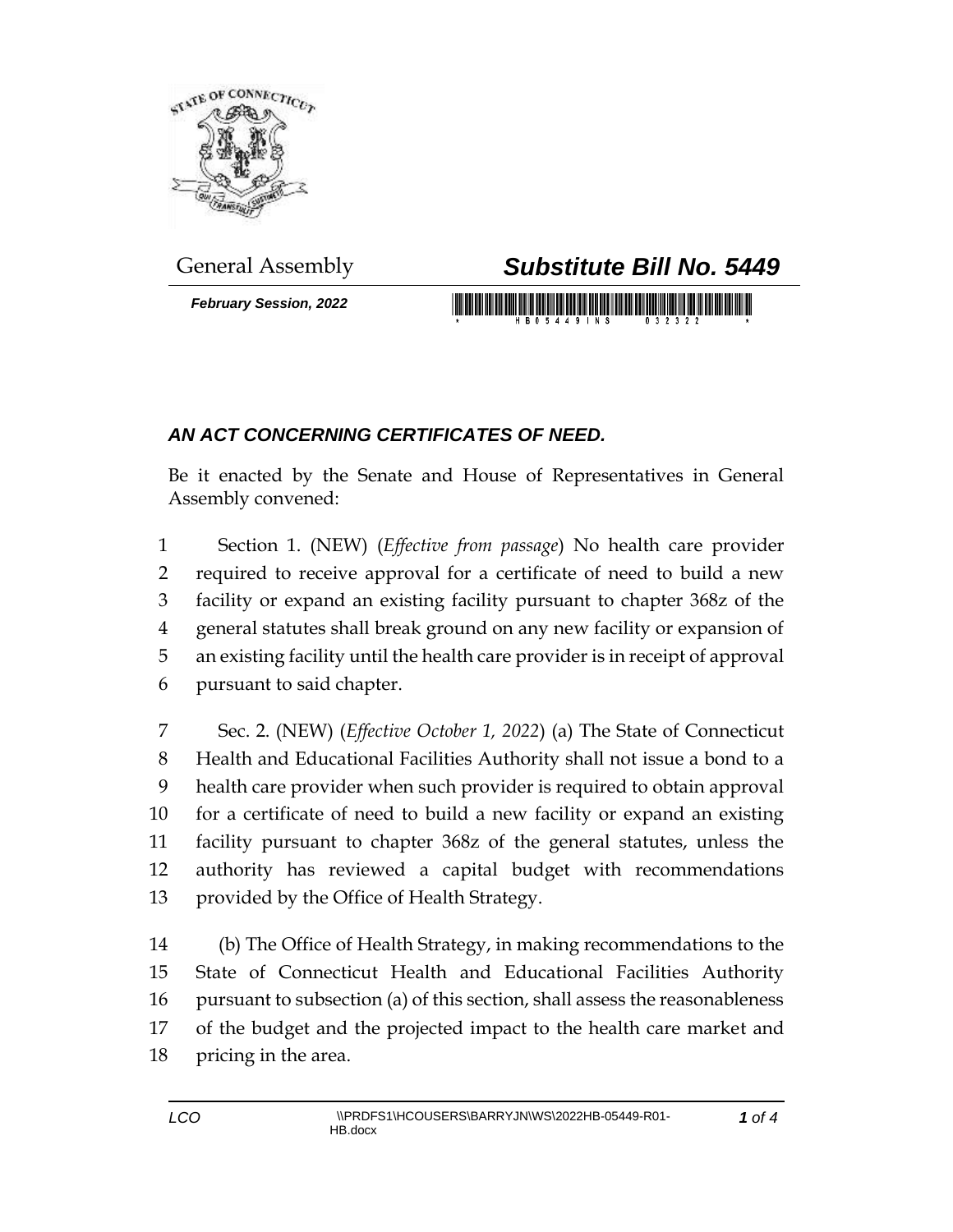Sec. 3. Subsection (a) of section 19a-639a of the general statutes is repealed and the following is substituted in lieu thereof (*Effective October 1, 2022*):

 (a) An application for a certificate of need shall be filed with the unit in accordance with the provisions of this section and any regulations adopted by the Office of Health Strategy. The application shall address the guidelines and principles set forth in (1) subsection (a) of section 19a- 639, and (2) regulations adopted by the department. The applicant shall include with the application a nonrefundable application fee **[**of five hundred dollars**]** based on the cost of the project. The amount of the fee shall be as follows: (A) One thousand five hundred dollars for a project that will cost not greater than fifty thousand dollars; (B) two thousand five hundred dollars for a project that will cost greater than fifty thousand dollars but not greater than one hundred thousand dollars; (C) five thousand dollars for a project that will cost greater than one hundred thousand dollars but not greater than five hundred thousand dollars; (D) ten thousand dollars for a project that will cost greater than five hundred thousand dollars but not greater than one million dollars; (E) fifteen thousand dollars for a project that will cost greater than one million dollars but not greater than five million dollars; (F) twenty thousand dollars for a project that will cost greater than five million dollars but not greater than ten million dollars; and (G) twenty-five thousand dollars for a project that will cost greater than ten million dollars.

 Sec. 4. (*Effective from passage*) (a) (1) The Office of Health Strategy shall conduct a study concerning certificates of need, required pursuant to chapter 368z of the general statutes, in the state.

 (2) Not later than January 15, 2023, the Office of Health Strategy shall submit a report, in accordance with the provisions of section 11-4a of the general statutes, concerning the results of such study to the joint standing committee of the General Assembly having cognizance of matters relating to insurance.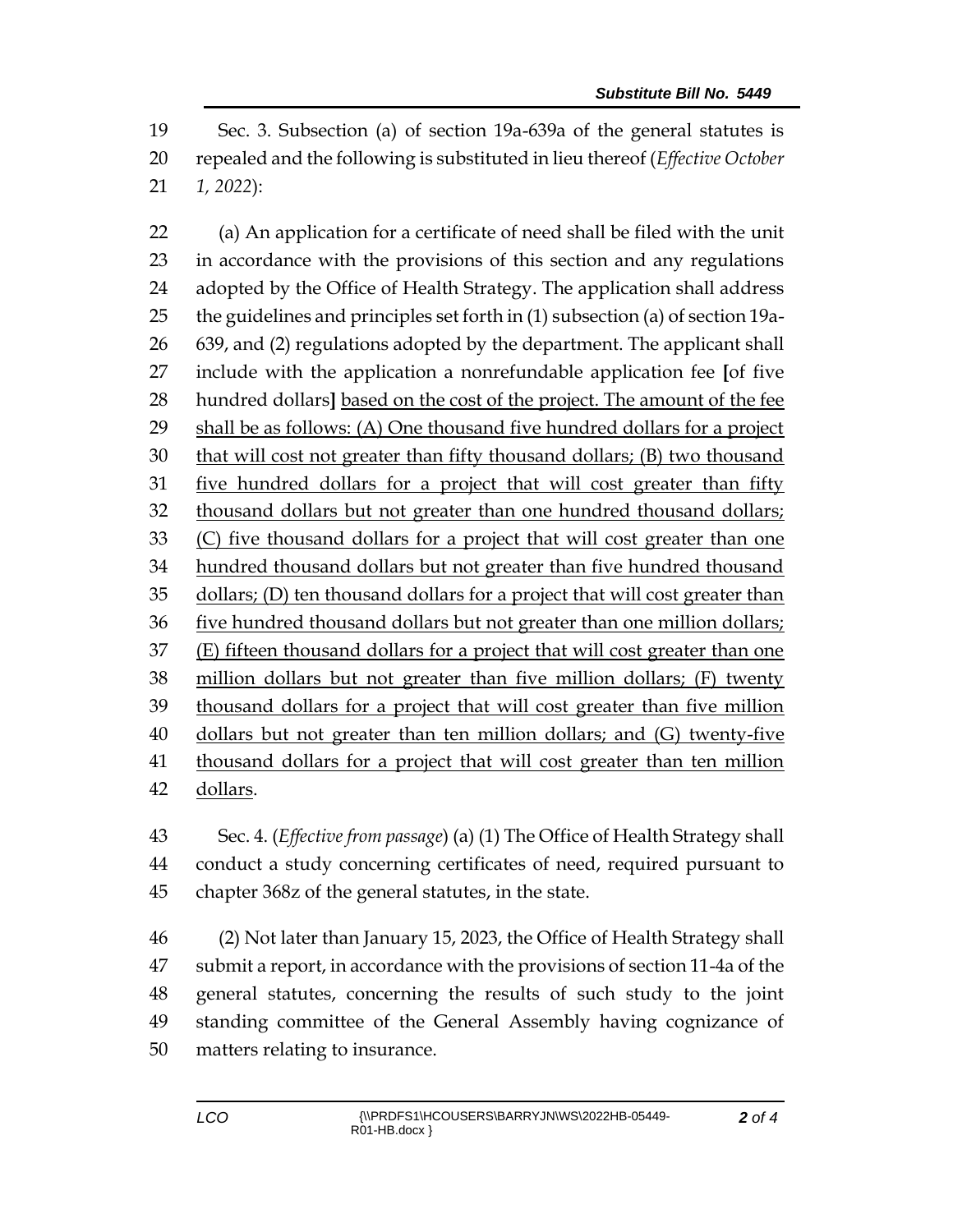(b) The report shall consider and make recommendations concerning the following matters:

 (1) The institution of a price increase cap that is tied to the cost growth benchmark for consolidations;

 (2) Guaranteed local representation of communities on hospital boards;

 (3) Changes to the Office of Health Strategy's long-term, state-wide health plan to include an analysis of services and facilities and the impact of such services and facilities on equity and underserved populations;

 (4) Setting standards for measuring quality as a result of a consolidation;

 (5) Enacting higher penalties for noncompliance and increasing the staff needed for enforcement;

 (6) The Attorney General's authority to stop activities as the result of a certificate of need application or complaint;

 (7) The ability of representatives of the workforce and the community to intervene or appeal decisions;

 (8) Giving the Office of Health Strategy the authority to require an ongoing investment to address community needs; and

 (9) Capturing lost property taxes from hospitals that have converted to nonprofit entities.

This act shall take effect as follows and shall amend the following sections:

| Section 1 | <i>from passage</i> | New section   |
|-----------|---------------------|---------------|
| Sec. $2$  | October 1, 2022     | New section   |
| Sec. 3    | October 1, 2022     | $19a-639a(a)$ |
| Sec. 4    | <i>from passage</i> | New section   |
|           |                     |               |